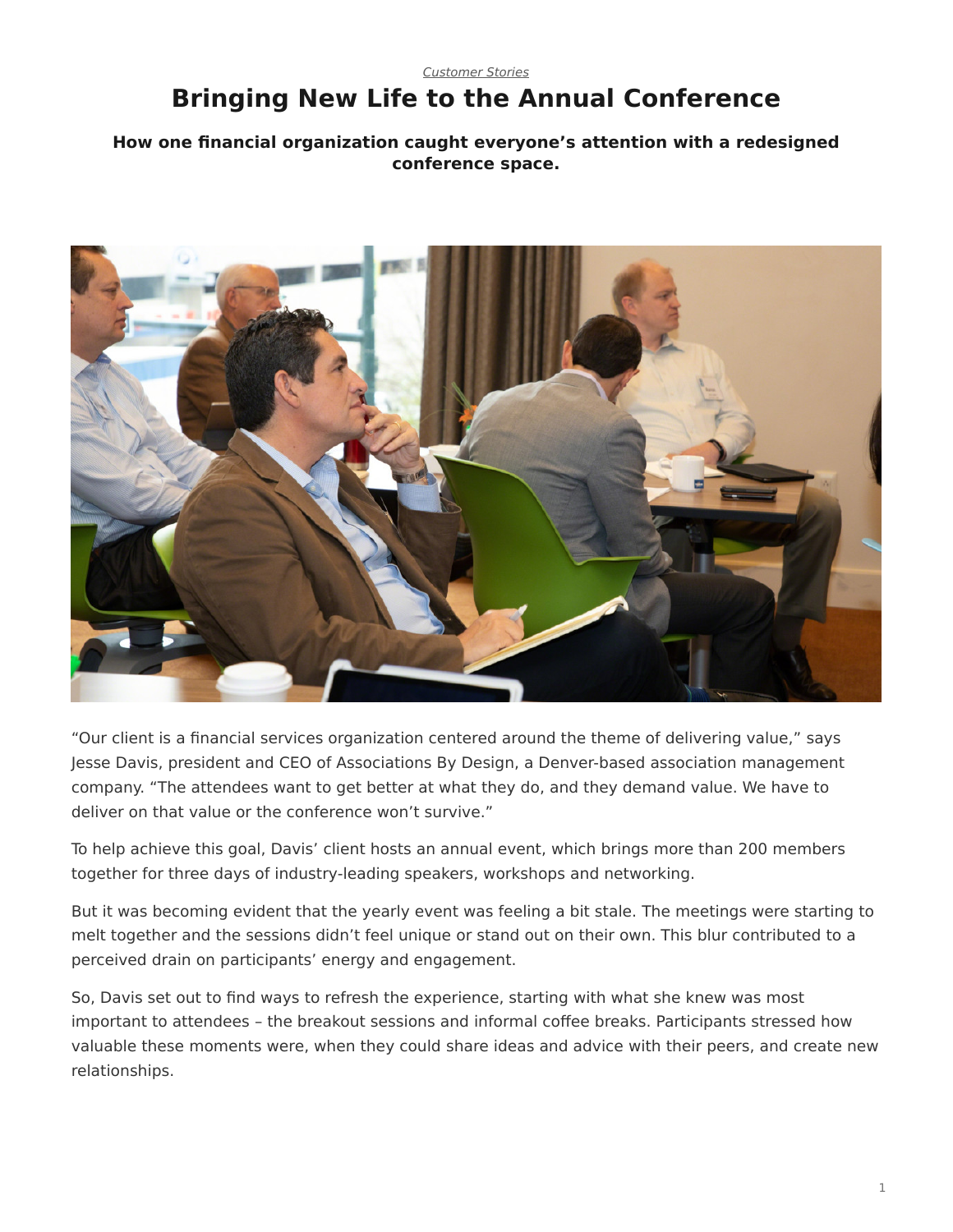One problem. The ballroom chairs provided by the venue are rigid and uncomfortable, making a simple turn to your neighbor an arduous task. "We were sticking them in a stiff chair and asking them to be productive in a straight jacket," says Davis.

## **STEELCASE EVENT EXPERIENCES**

Learn how to create a customized event experience.

It was when she saw Steelcase Event Experiences' solutions at another conference that a connection was made to the problem. She noticed how the easily configurable tables and chairs elevated participant discussions and wondered if the same concept could help the networking spaces at her client's event.



To enhance networking and informal breaks, Davis worked with the [Steelcase Event Experiences](https://steelcaseevents.com/) team to create an inviting, comfortable, home-like setting with places to put computers down, charge devices and support different postures.

"People come to the conference for the connections they make during the 20-minute coffee breaks," says Davis. "Inflexible ballroom chairs aren't comfortable for those conversations. But, this experience was like being in your living room."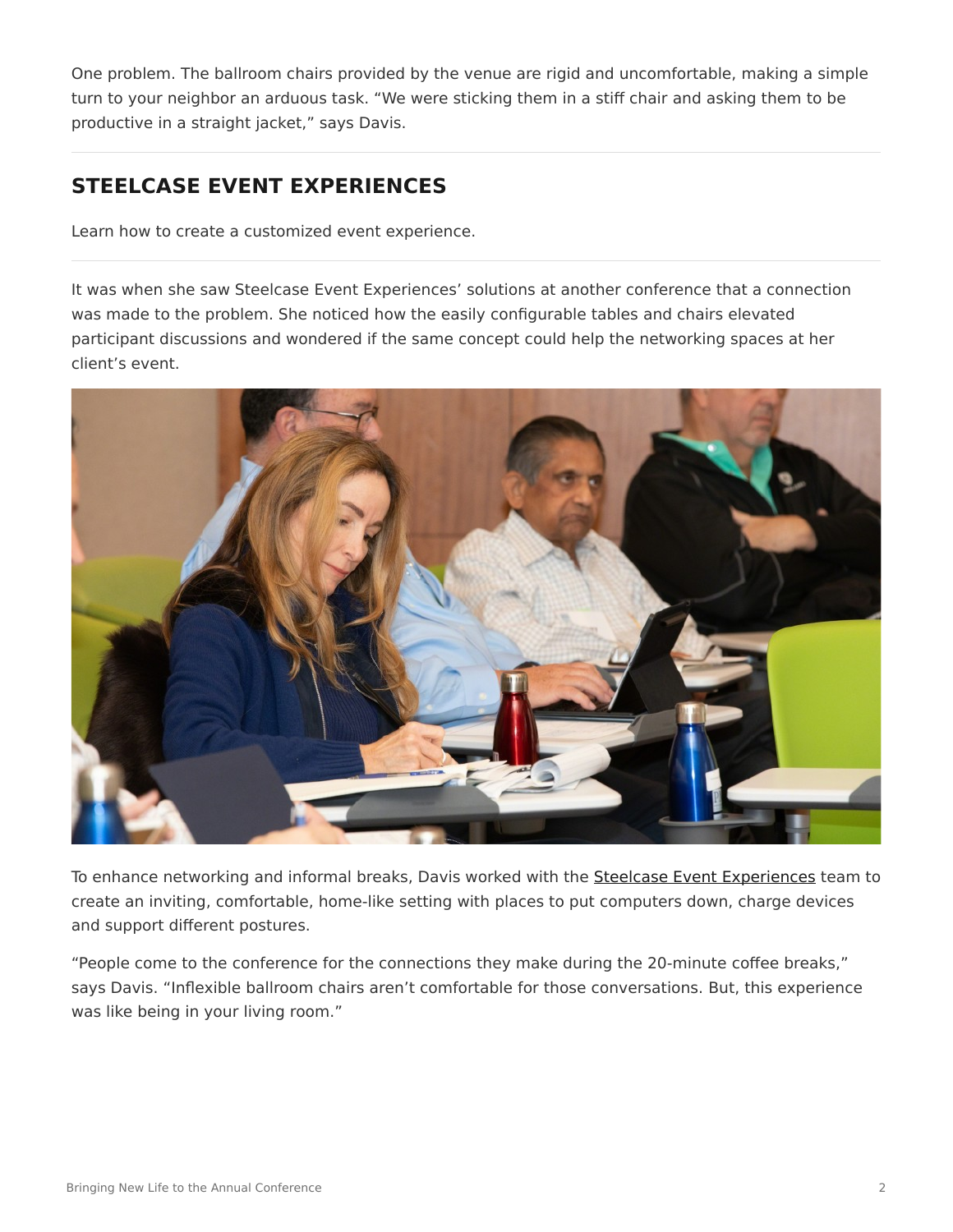

As for the breakout sessions, Steelcase Event Experiences brought in [chairs](https://www.steelcase.com/products/conference-chairs/) that were easy to move, so attendees could speak to their neighbors effortlessly.

"People are more engaged when they're comfortable," says Davis. "Sitting in hotel banquet chairs for four days isn't comfortable."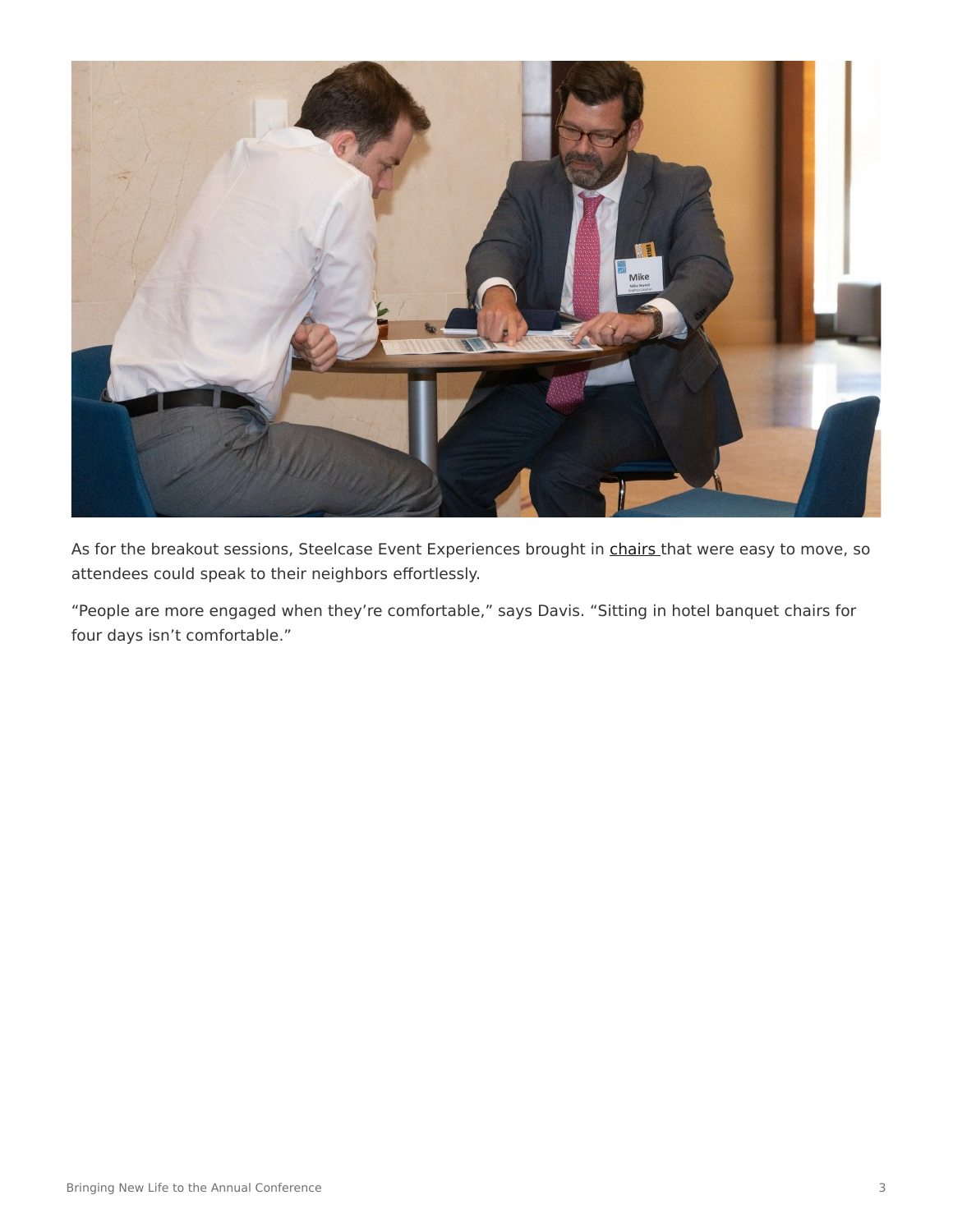

The updated spaces sent a message to attendees that they were worth investing in.

"It speaks to the cutting edge of the organization and also shows that they care about their members; they want to make this a worthwhile event," says Davis.

The response was clear.

"People sat up and paid attention in the meetings. They felt, 'wow, this is really different, this is going to be really interesting'," says Davis. "They could tell we'd invested in their experience. The new space helped define the conference as forward thinking while generating buzz which led to new sponsorship opportunities that will benefit participants and encourage more investment in their next space."

## **STEELCASE EVENT EXPERIENCES**

Learn how to create a customized event experience.

**[+About Steelcase](https://www.steelcase.com/discover/steelcase/our-company/)**

**[+Customer Care](#page-0-0)**